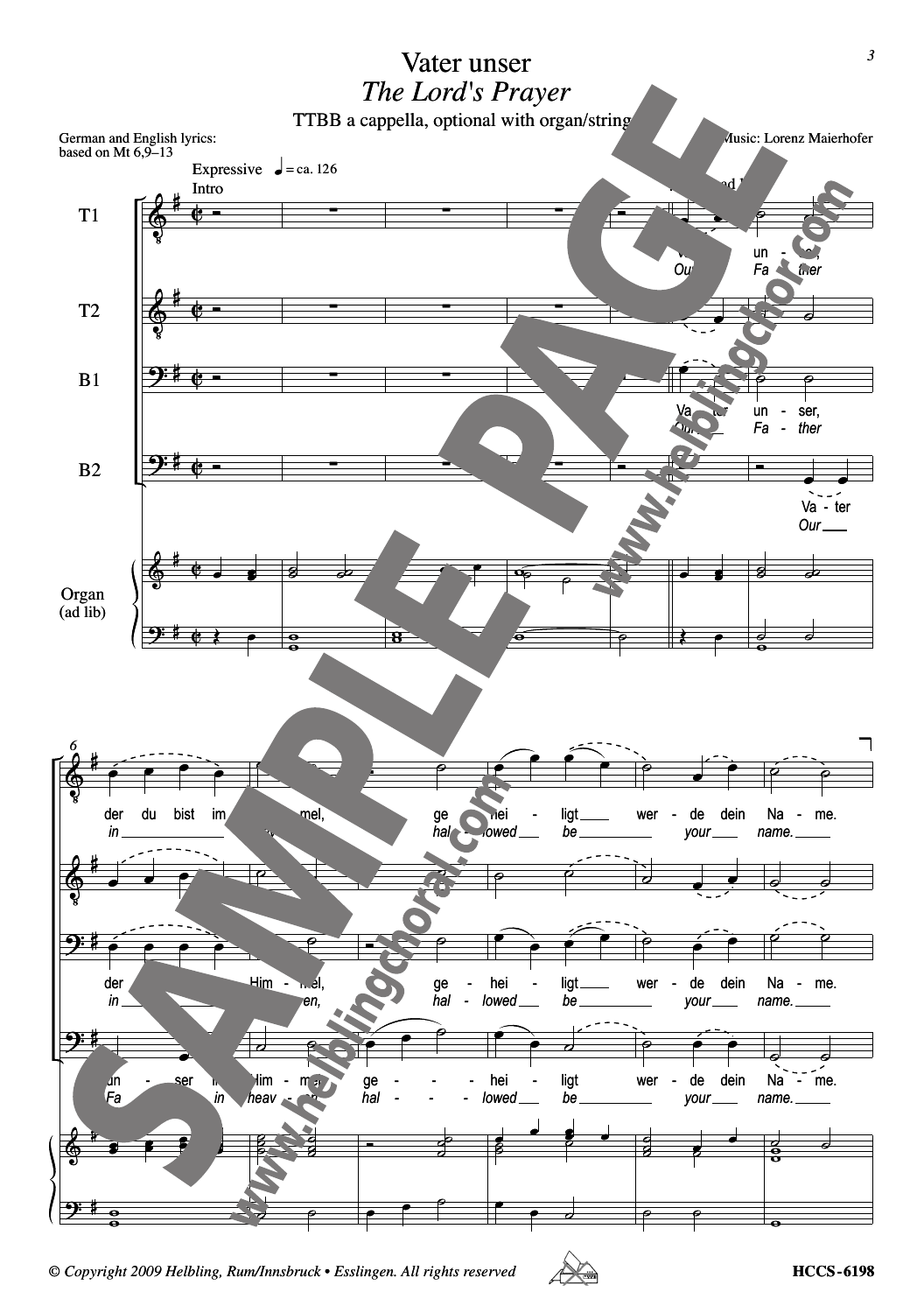

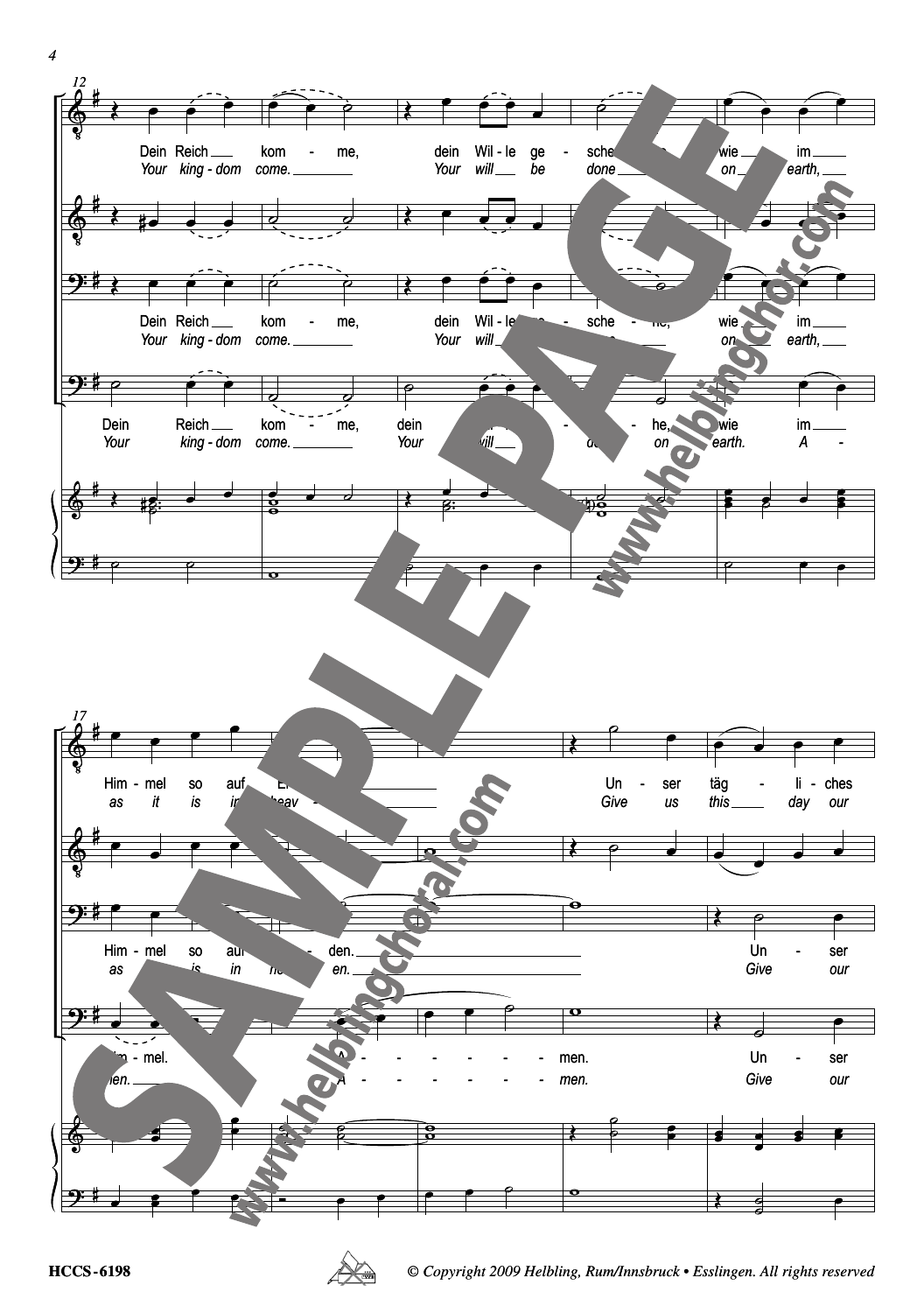

\*) T1-Solo ad lib.; in diesem Fall singen die anderen Stimmen "uh"

*\*) T1 solo ad lib; in this case the other voices sing "ooh"*

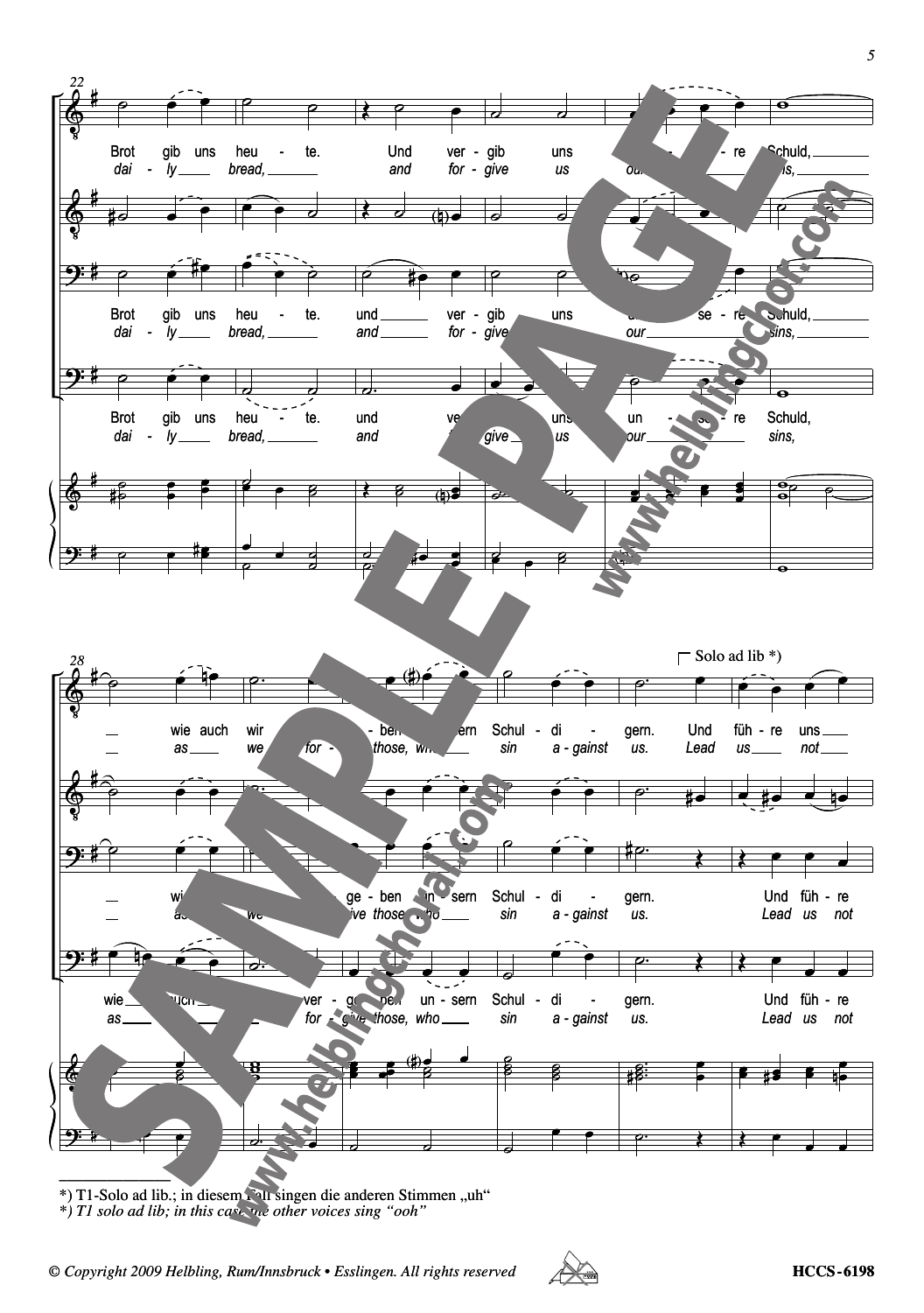